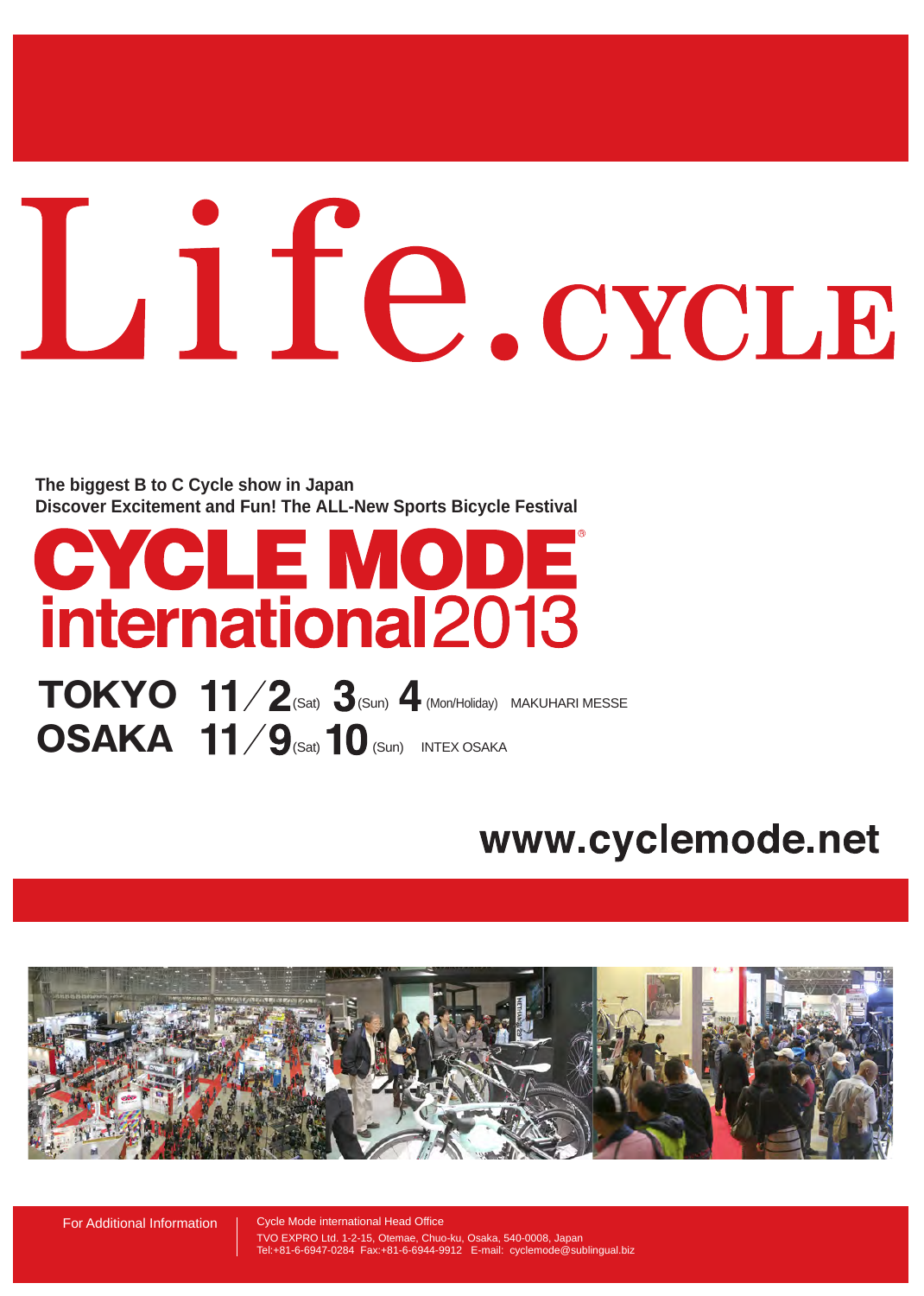### **First Year of Neo Cycle Mode**

**For the past few years, the characteristics of the people who visit Cycle Mode has changed conspicuously. More and more people are looking for detailed leading information that is "one step ahead". Visitor's interests are even more diverse and expanding to further realms than last year. Amidst this large change, Cycle Mode's role and responsibility is also becoming larger. But as this change occurs,**

**we feel that Cycle Mode's identity must stand strong.**



**Cycle Mode's identity ‒ that is to be an event that steadily contributes to stimulate the cycle world. In order to realize this,** we act by our straightforward vision to <encourage visitors ⇒instigate purchase activity> **We conceive solutions that will help realize our vision, and aim to increase the satisfaction of the exhibitors.**

**For a successful event the way it should be-With a concrete vision in mind, Cycle Mode will go through a model change to become the way it should be.**

#### EVENT OUTLINE

| Name:                               | <b>CYCLE MODE International 2013</b>                    |                                                                                                                                                                            | Admission:                                              | 1,000 Yen (advance) / 1,200 Yen (walk-up)<br>High-school student or under / Free (Student ID is required)        |  |  |
|-------------------------------------|---------------------------------------------------------|----------------------------------------------------------------------------------------------------------------------------------------------------------------------------|---------------------------------------------------------|------------------------------------------------------------------------------------------------------------------|--|--|
| <b>Tokyo Venue:</b><br>Osaka Venue: | Makuhari Messe(Hall 1,2,3,4)<br>Intex Osaka(Hall 1,2,3) |                                                                                                                                                                            | Organizer:                                              | Cycle Mode International Executive Committee<br>(TV Tokyo Corporation / Television Osaka, Inc. / TVO EXPRO Ltd.) |  |  |
| Date:                               | Tokvo                                                   | 2. Nov. 2013 (Sat) $10:00 \sim 18:00$<br>3. Nov. 2013 (Sun) $10:00 \sim 18:00$<br>4. Nov. 2013 (Mon · Holiday) $10:00 \sim 17:00$<br>9. Nov. 2013 (Sat) $10:00 \sim 17:00$ | <b>Exhibition space:</b>                                | Tokyo about 27,000 square meters plus Yasuragi mall<br>Osaka about 17,000 square meters                          |  |  |
|                                     | Osaka<br>10. Nov. 2013 (Sun) 10:00~17:00                |                                                                                                                                                                            | <b>Estimate of Exhibitors:</b><br>Estimate of Visitors: | 200 companies or groups<br>Tokyo 40,000 people                                                                   |  |  |
|                                     | *Subject to change                                      |                                                                                                                                                                            |                                                         | Osaka 25,000 people<br>XX The numbers above don't include exhibitors,                                            |  |  |

Cycle Mode staff or re-entry visitors.

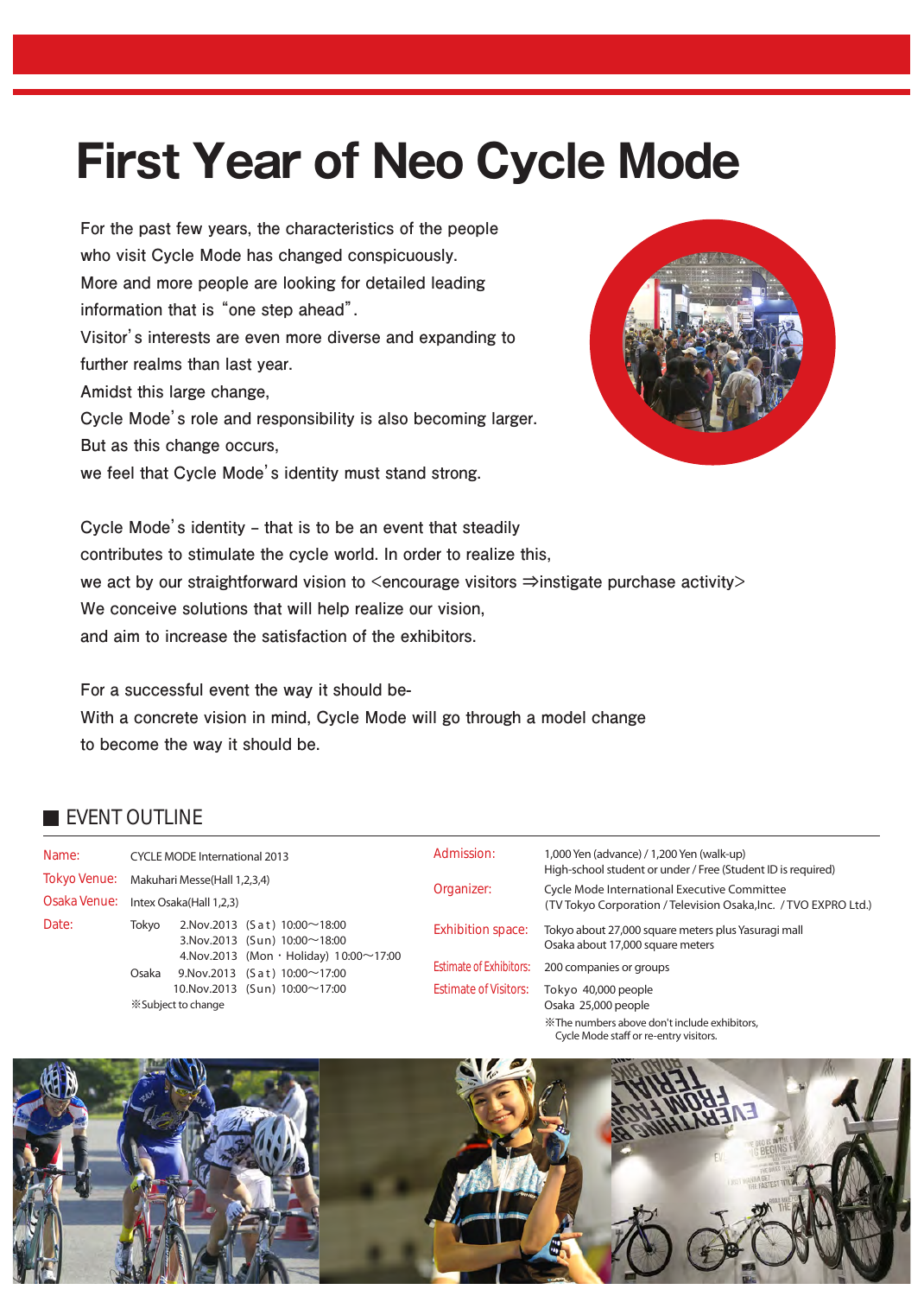#### **Cycle Mode 2012 Statistics**

#### **Scale of the Event**

| Venue                                                       | <b>CYCLE MODE FESTA</b><br><b>OSAKA</b> | <b>CYCLE MODE International TOKYO</b> |  |  |  |
|-------------------------------------------------------------|-----------------------------------------|---------------------------------------|--|--|--|
| <b>Exhibition space</b>                                     | 8,530 square meters                     | 27,000 square meters                  |  |  |  |
| Number of exhibitors                                        | 44                                      | 188                                   |  |  |  |
| (exhibitors from overseas)                                  |                                         | 10                                    |  |  |  |
| Number of booths/spaces<br>(exclusive of food booths)       | 130                                     | 712                                   |  |  |  |
| Number of models                                            | 140                                     | 600                                   |  |  |  |
| Number of bicycles<br>(including the ones with only frames) | 438                                     | 1.975                                 |  |  |  |
| (Number of bicycles for trial ride)                         | 171                                     | 613                                   |  |  |  |

#### **Number of visitors**

|                                  | <b>OSAKA</b><br><b>CYCLE MODE FESTA</b> |           |              |        | <b>CYCLE MODE International</b> | <b>TOKYO</b> |              |        |
|----------------------------------|-----------------------------------------|-----------|--------------|--------|---------------------------------|--------------|--------------|--------|
|                                  | $10/6$ (sat)                            | 10/7(sun) | $10/8$ (mon) | Total  | $11/2$ (fri)                    | $11/3$ (sat) | $11/4$ (sun) | Total  |
| Adults                           | 3.468                                   | 4.616     | 3,382        | 11.466 | 8,305                           | 12.692       | 8.999        | 29,996 |
| High school students<br>or under | 287                                     | 549       | 424          | 1.260  | 204                             | 1.033        | 855          | 2,092  |
| Retailers                        | 93                                      | 90        | 89           | 272    | 1.109                           | 305          | 209          | 1,623  |
| Press                            | 12                                      | 6         | 5            | 23     | 230                             | 69           | 78           | 377    |
| Total                            | 3,860                                   | 5,261     | 3.900        | 13.021 | 9,848                           | 14.099       | 10.141       | 34,088 |

#### **Change in number of visitors**

**Visitors background**



#### **Do you think Cycle Mode has an impact on buying behavior?**

(Excerpt from visiting distributors questionnaire.) ※TOKYO VENUE 36.6% unknown 2.7% The number of customers who purchase after seeing Cycle Mode is: Large Don't know 39.3%

#### After Cycle Mode, the number of customers:

Small



#### After Cycle Mode, purchases by existing customers:



#### Because of Cycle Mode, the sales:



#### (Excerpt from visitors questionnaire.) ※TOKYO VENUE